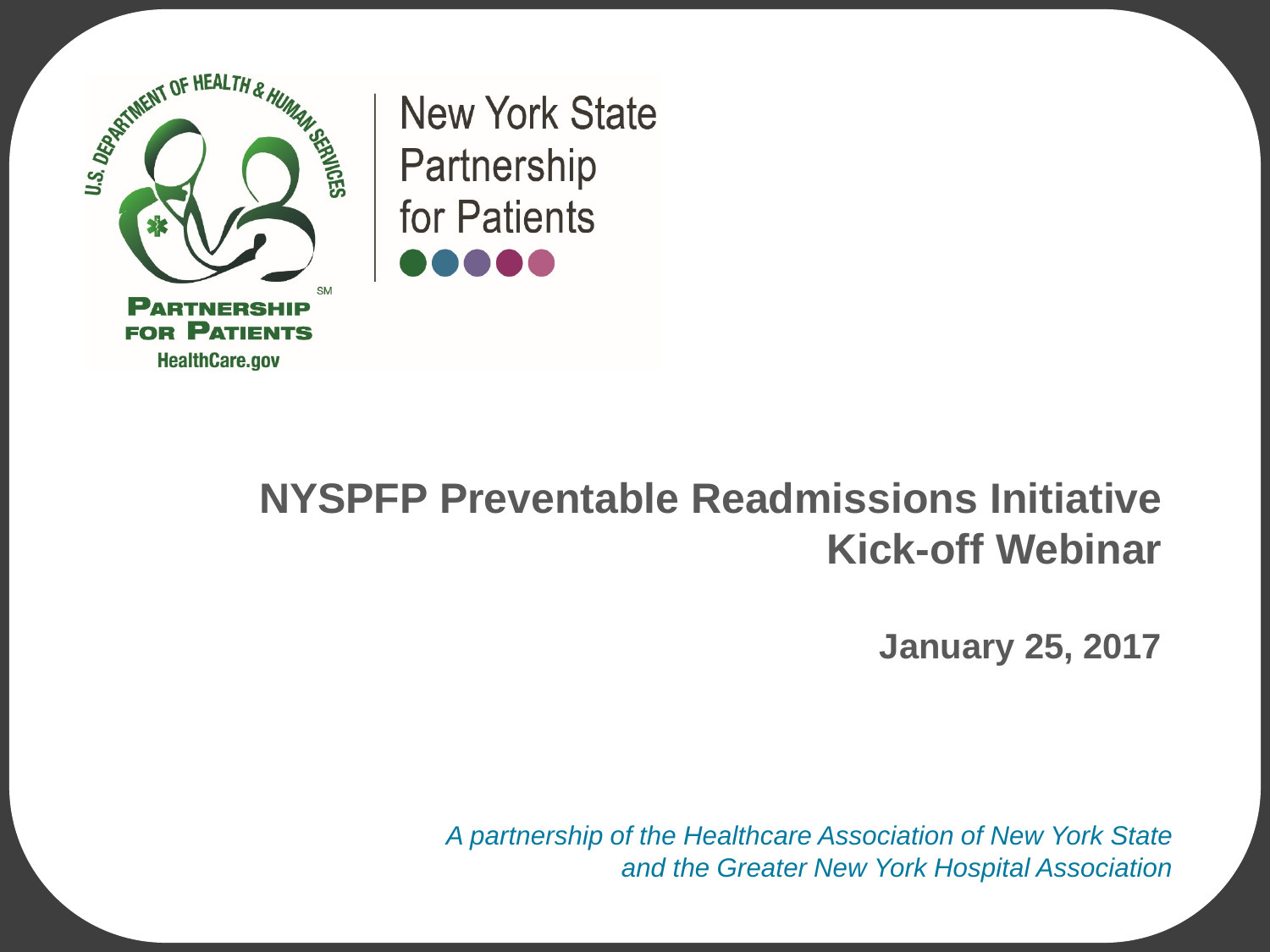## Agenda

| <b>TOPIC</b>                                                                                                  | <b>SPEAKER</b>                                                                      |
|---------------------------------------------------------------------------------------------------------------|-------------------------------------------------------------------------------------|
| <b>Recap of Hospital Engagement Network</b><br>(HEN) 1.0 and 2.0 Readmissions<br><b>Prevention Initiative</b> | Nancy Landor, NYSPFP                                                                |
| <b>NYSPFP Hospital Improvement and</b><br><b>Innovation Networks (HIIN) Readmissions</b><br>Programming       | <b>Kelly Donohue, NYSPFP</b>                                                        |
| <b>Strategies to Reduce Readmissions:</b><br>Delivering Whole-Person Transitional Care                        | Amy Boutwell, M.D., M.P.P.,<br><b>Collaborative Healthcare</b><br><b>Strategies</b> |
| <b>Question and Answer Session</b>                                                                            | <b>All Participants</b>                                                             |

. . . . . .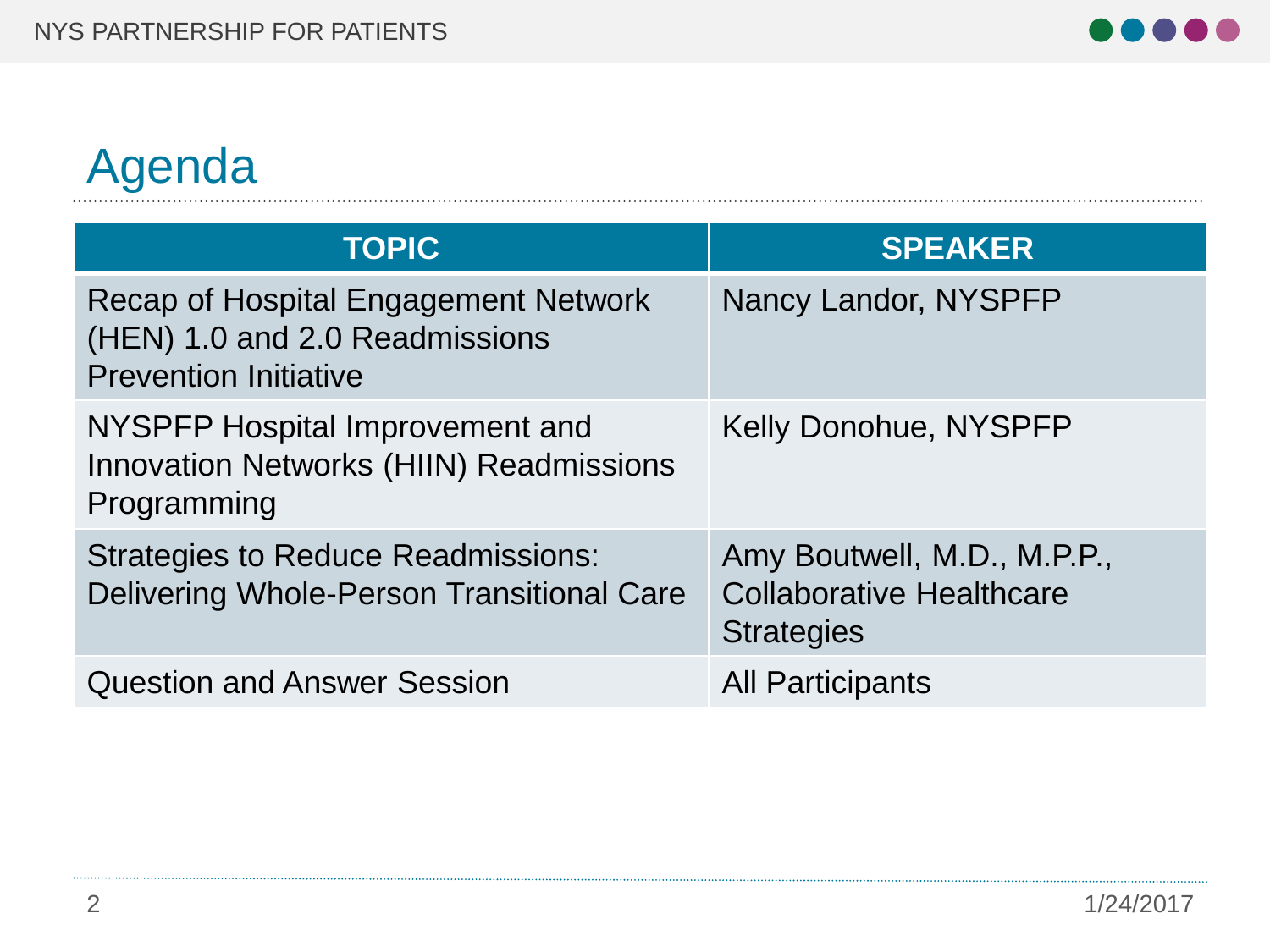

**New York State** Partnership for Patients

# Recap of Hospital Engagement Network (HEN) 1.0 and 2.0 Readmissions Initiative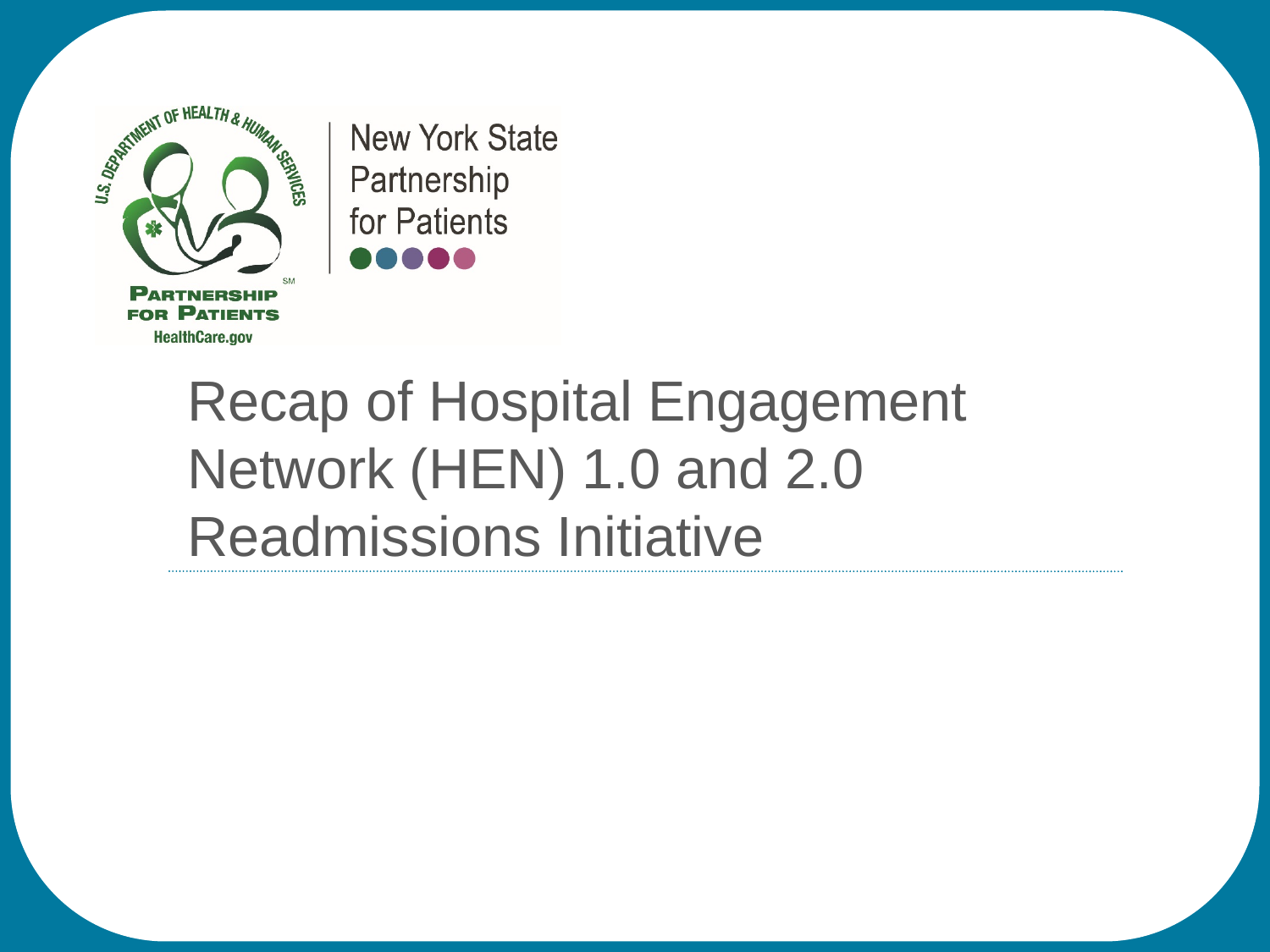

## NYSPFP Readmission Work to Date

# **HEN 1.0 HEN 2.0**

- Best practices models (BOOST, RED, etc.)
- Medication Reconciliation
- Tools, Materials, and Teach-Back
- Resource Book(s) 2014 Readmission Pilot

- Integration of best practices into "Daily Safety" checks
	- Referrals made to professional staff
	- P&F teaching and discharge instructions
	- Pharmacy involvement in high risk medications and medication reconciliation
	- Palliative care referrals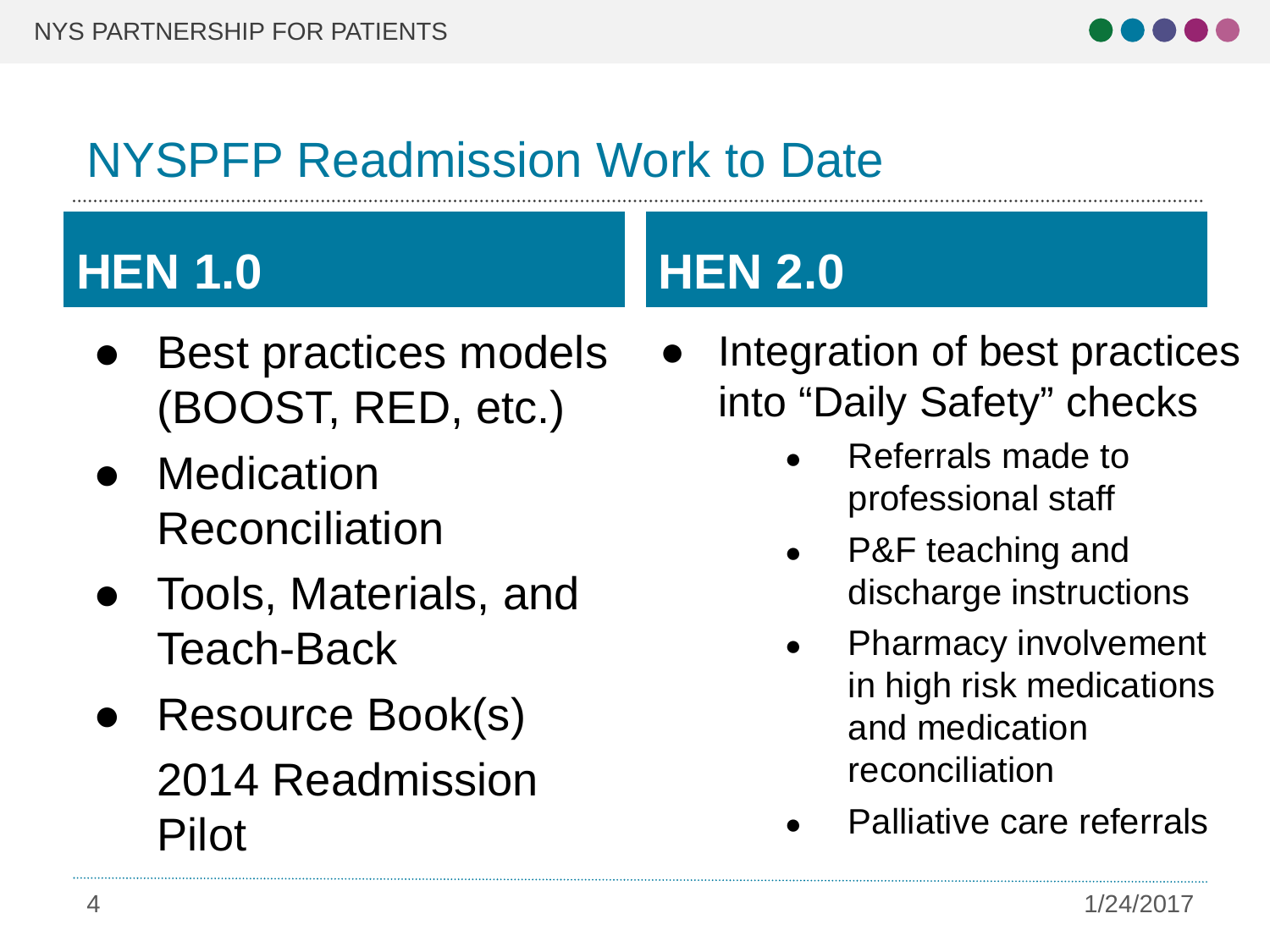

## HEN 1.0 Pilot Project Recap

#### **Phase 1: On Admission**

- Identify patients on admission who are at "any risk" for readmission.
- Assemble a team to address interventions that will mitigate risk*.*

#### **Phase 2: During the Hospital Stay**

- Prepare patient and caregiver for discharge.
- Conduct ongoing patient reassessment to identify new or changing risk factors.
- Ensure systems for multidisciplinary communication, coordination, planning and evaluation.

#### **Phase 3: At Discharge**

- Ensure patient and family/caregiver are fully prepared for post hospital phase.
- Provide timely and thorough communication to post hospital providers.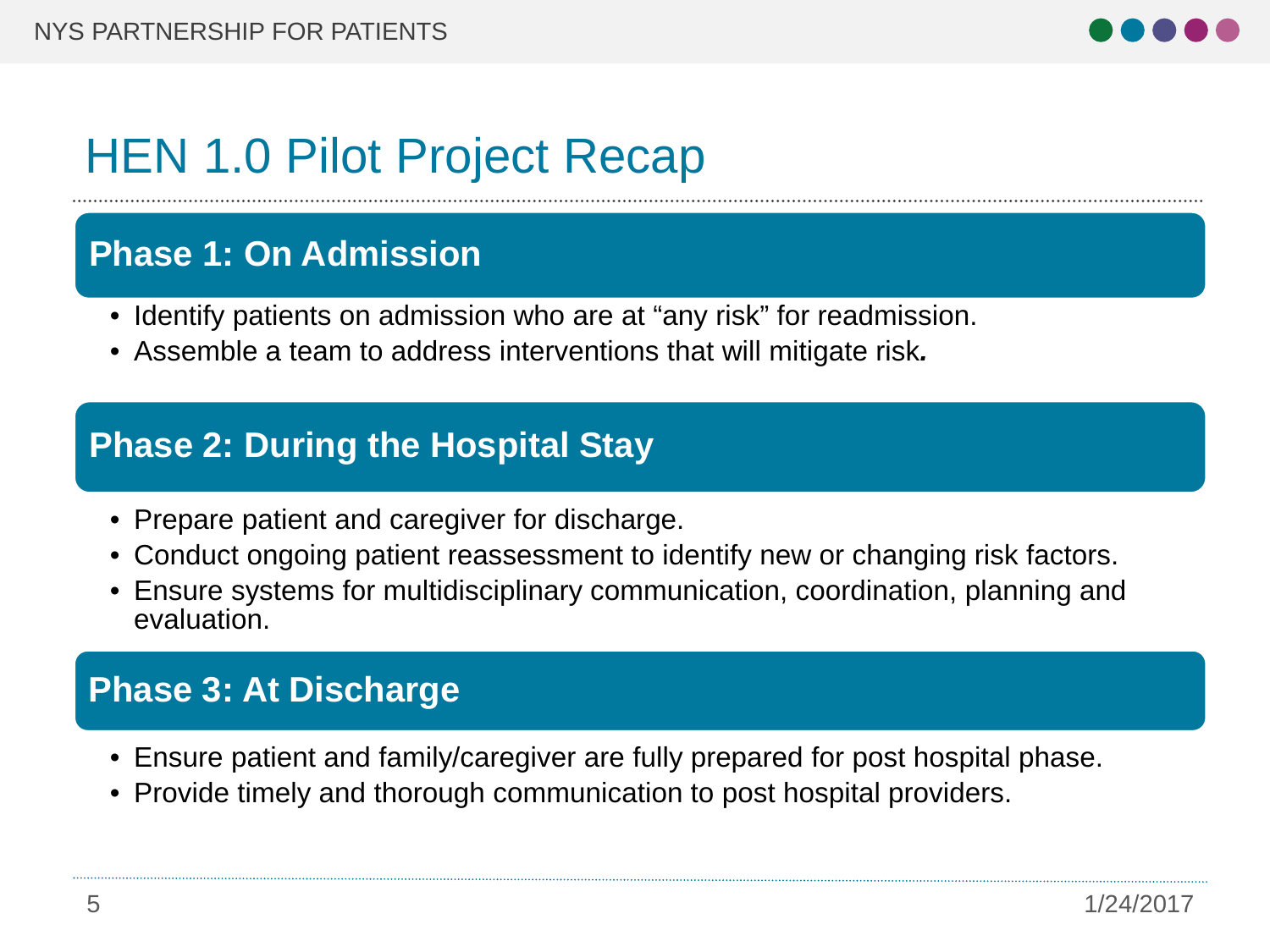

#### **Results**

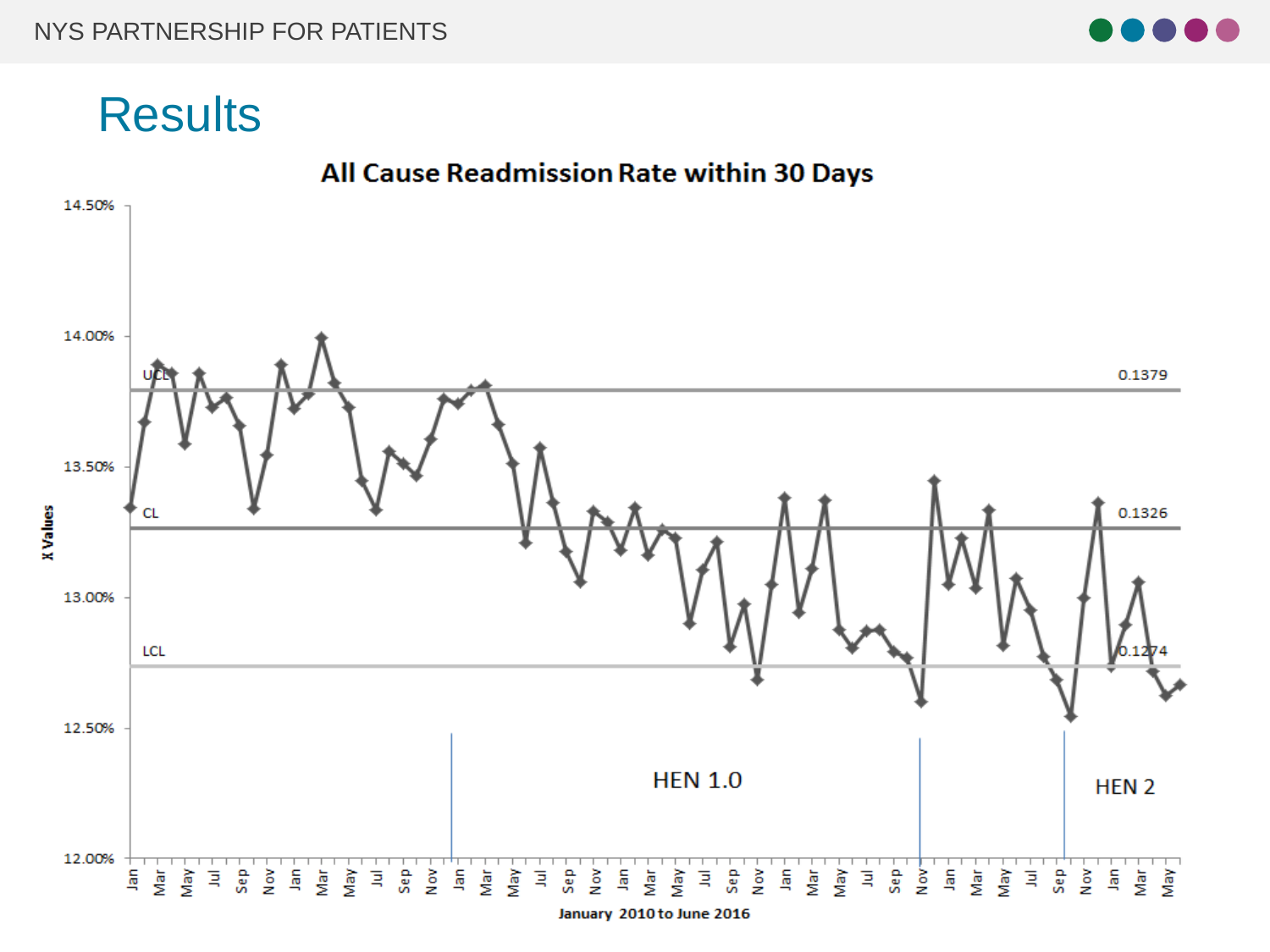

## NYSPFP Readmissions Tools and Resources

- NYSPFP [Website Preventable Readmission Initiative Page](https://www.nyspfp.org/Members/Initiatives/Readmissions/Overview.aspx)
- Pilot Phases 1, 2, [and 3 Tracking Tools](https://www.nyspfp.org/Members/Initiatives/Readmissions/Tools.aspx)
- Preventable Readmissions [Action Planning Resource Guide](https://www.nyspfp.org/Materials/NYSPFP_Readmissions_Resource_Guide.pdf)

**Appendix B. NYSPFP Readmission Action Plan Worksheet** 

Please complete the following grid as a guide for developing your work plan. List activities related to your team's strategy for implementing this initiative in your hospital and achieving your stated goals. Assign team member roles, target objectives, and timeframes. Be as specific as possible.

|            | <b>New York State</b><br>Partnership<br>for Patients |
|------------|------------------------------------------------------|
| <b>Day</b> |                                                      |

A partnership of the Healthcare Association of New York State and the Greater New York Hospital Association

Preventable Readmissions Initiative **Action Planning Resource Guide** 

| <b>WHAT</b> | <b>HOW</b> | <b>WHO</b> |            |
|-------------|------------|------------|------------|
|             |            |            | Ove<br>mor |
|             |            |            | Ove<br>mor |
|             |            |            | Ove        |



The Role of the Hospitalist in Reducing Readmissions



Healthcare Association of New York State and Greater New York Hospital Association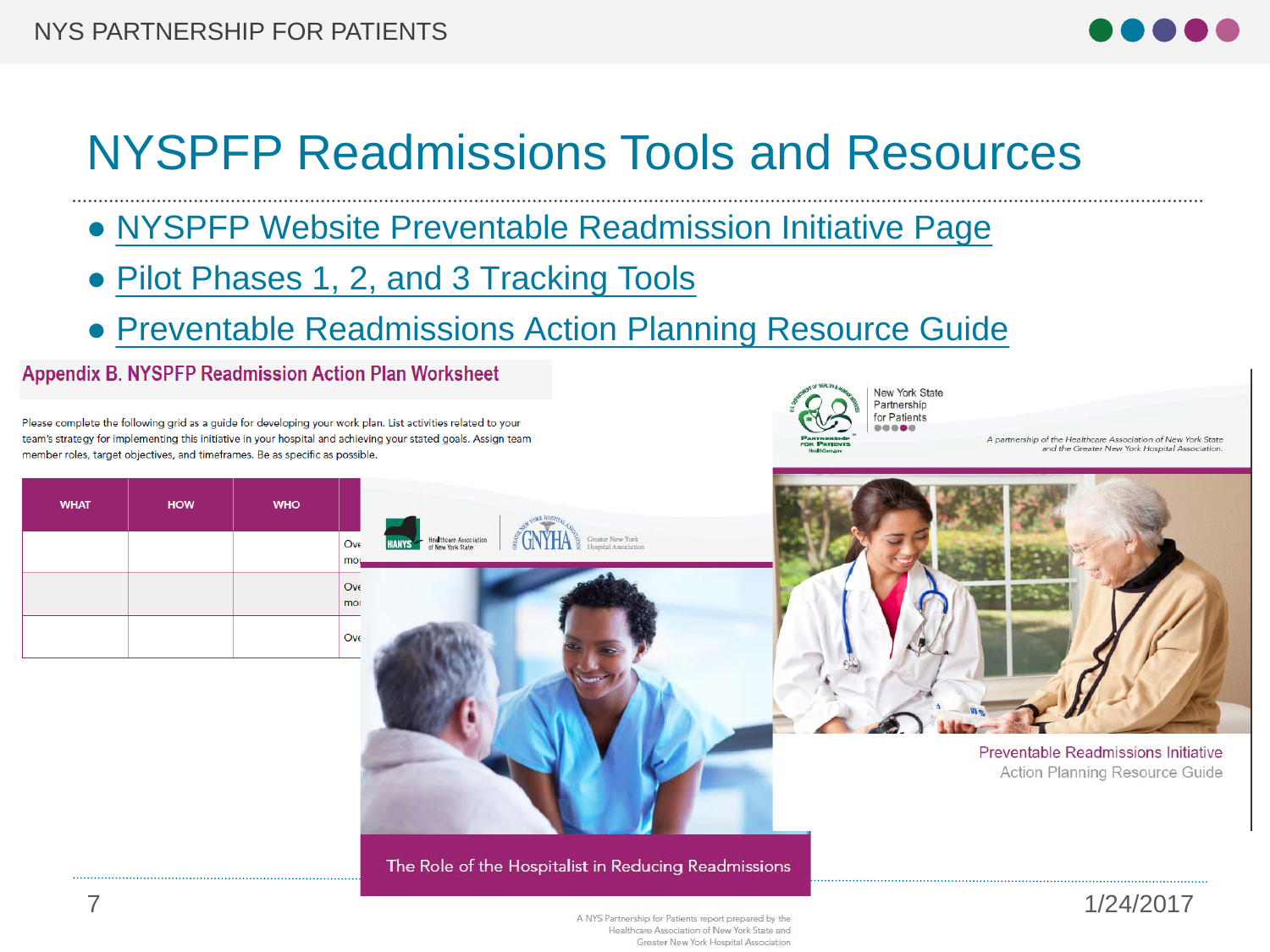

**New York State** Partnership for Patients

# NYSPFP Hospital Improvement and Innovation Networks (HIIN) Readmissions Programming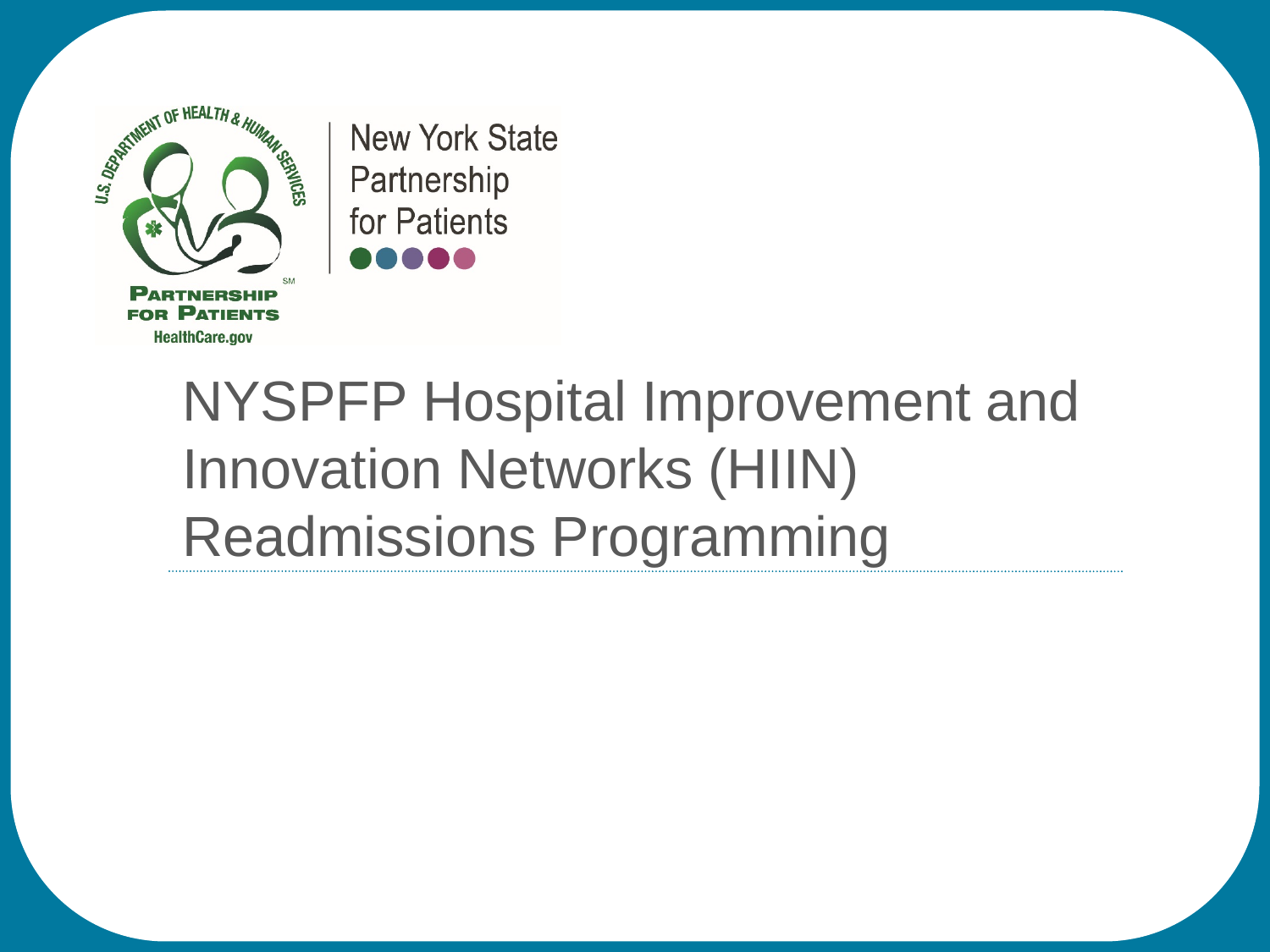

#### NYSPFP Preventable Readmissions Initiative

● Goal:

● To reduce hospital readmissions by 12%.

- Approach:
	- Domain 1: Patient and Family Centric Discharge
	- Domain 2: Care Transitions between Hospitals and Skilled Nursing Facilities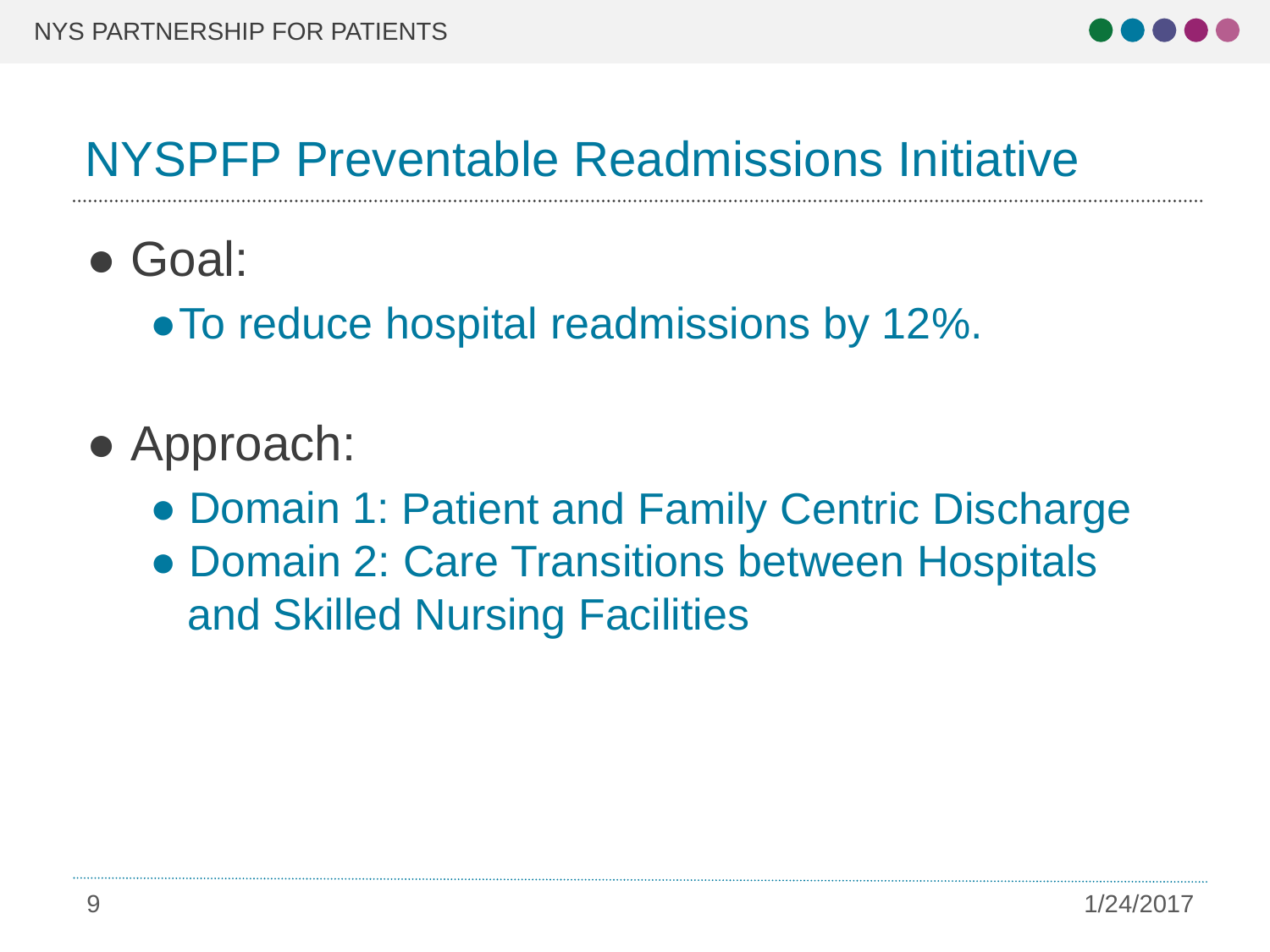

## Domain 1: Patient and Family Centric Discharge

- Coordination with national and local experts including the American Institutes for Research (AIR) Patient and Family Engagement Contractor and the Institute for Patient and Family Centric Care (IPFCC)
- Programming in this domain will involve the following topics:
	- High-risk readmission assessment on admission
	- Alignment with New York State and federal regulations such as New York State's Caregiver Advise, Record, and Enable (CARE) Act;
	- Hard-wiring patient and family centric discharge planning processes
		- Emphasis on identifying the designated patient representative, caregiver, and/or discharge planner at the earliest point in time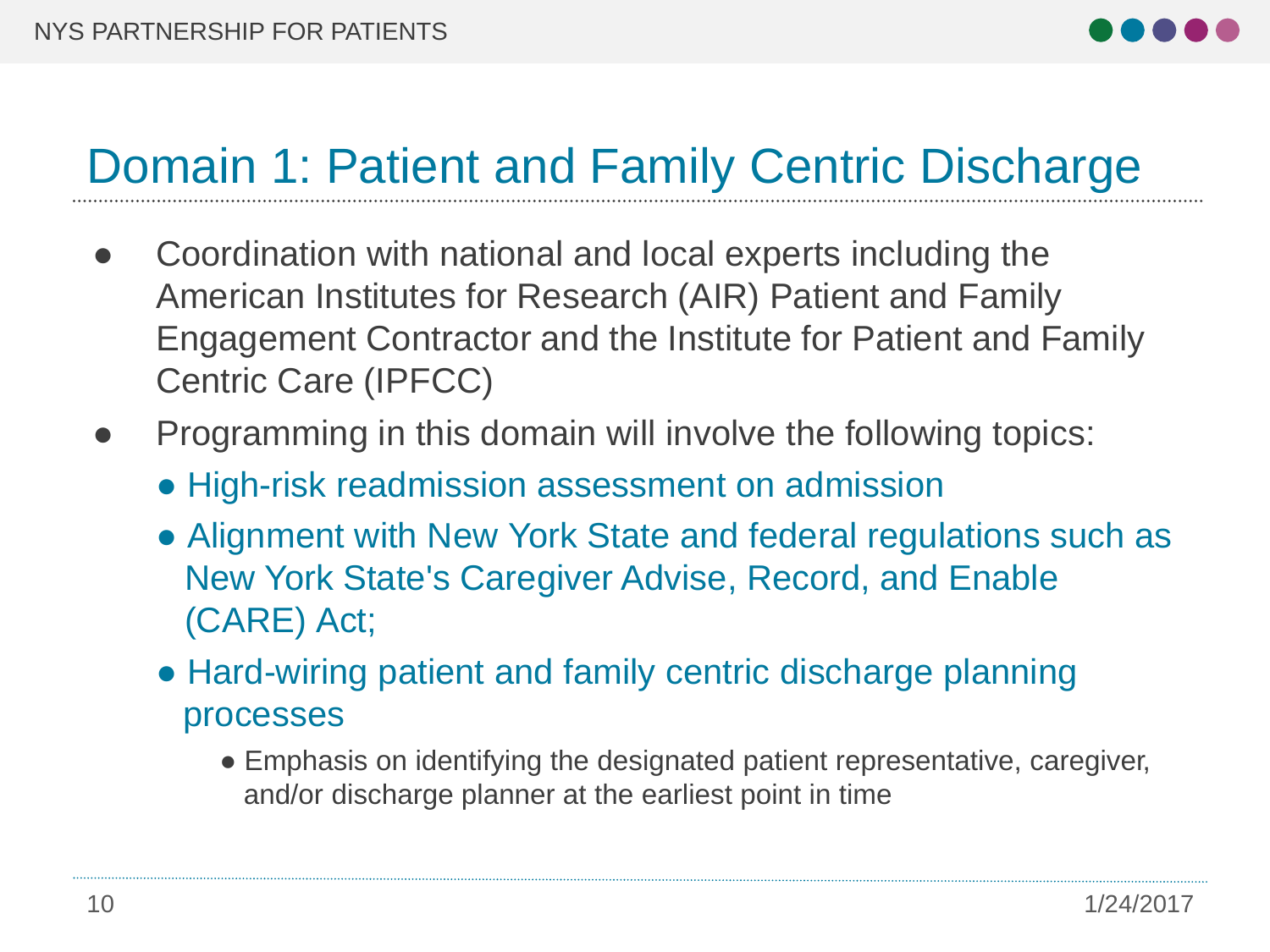

## Domain 1 (cont'd)

- Incorporating family or caregiver(s) into key steps of the discharge process:
	- Bedside rounds
	- Medication reconciliation
	- Discharge planning
	- Decision making
	- Post-discharge care
- Role of the hospitalist in preventing readmissions
- Guidance and support for "difficult conversations," e.g. palliative care and advanced care planning
- Post-discharge follow up and care coordination
- Promote family or caregiver as the patient navigator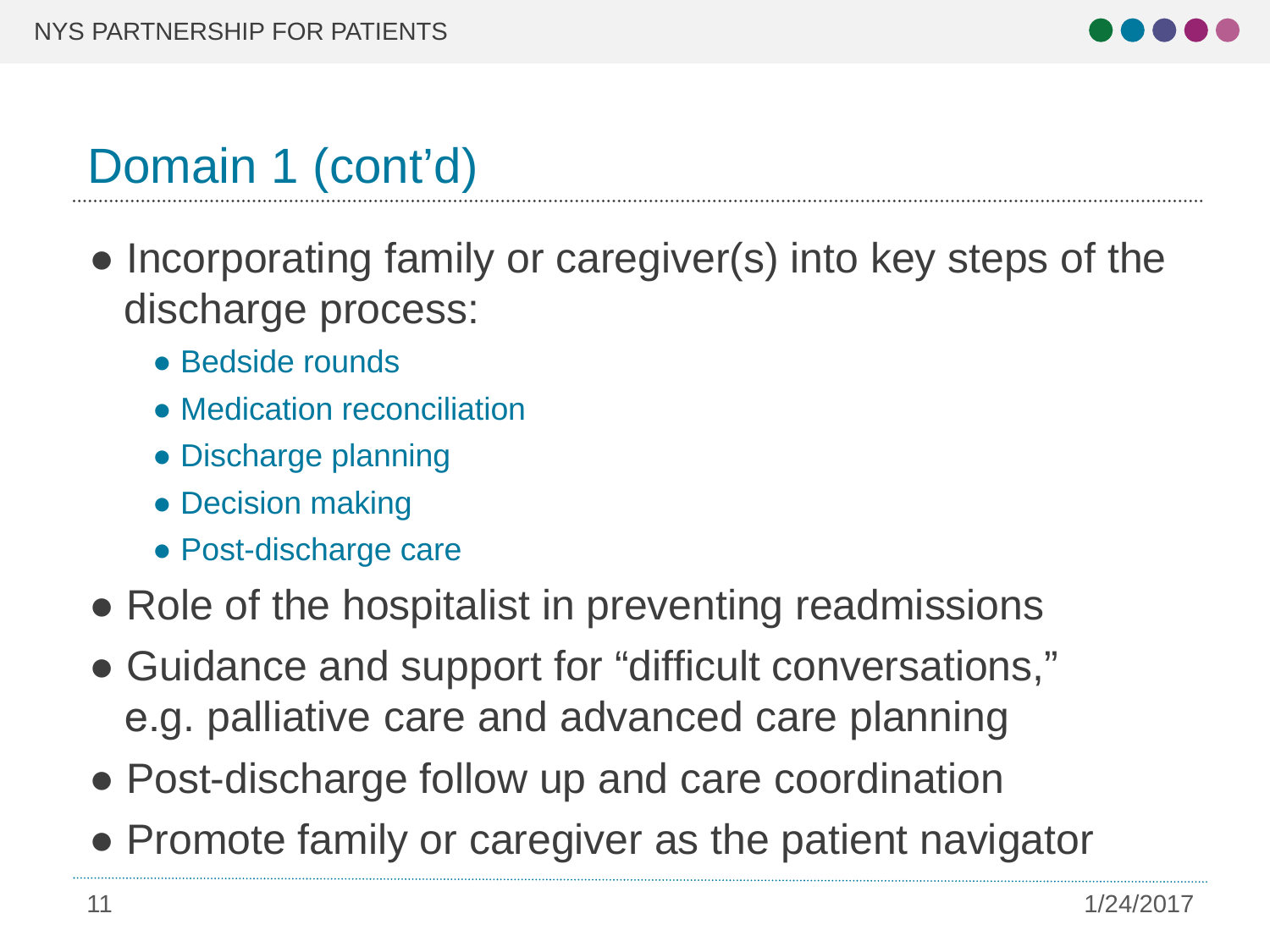

## Domain 2: Care Transitions between Hospitals and Skilled Nursing Facilities (SNFs)

- Leveraging combined experience in convening community coalitions between hospitals and SNFs
- Target hospital and SNF partners with significant readmission volume
- On-site collaboration and communication between providers
	- Build and strengthen relationships across care settings
	- Identify current SNF and ED capabilities
	- Process map to define current processes
	- Standardize communication tools
	- Advance care planning (in alignment with Domain 1)
	- Medication reconciliation